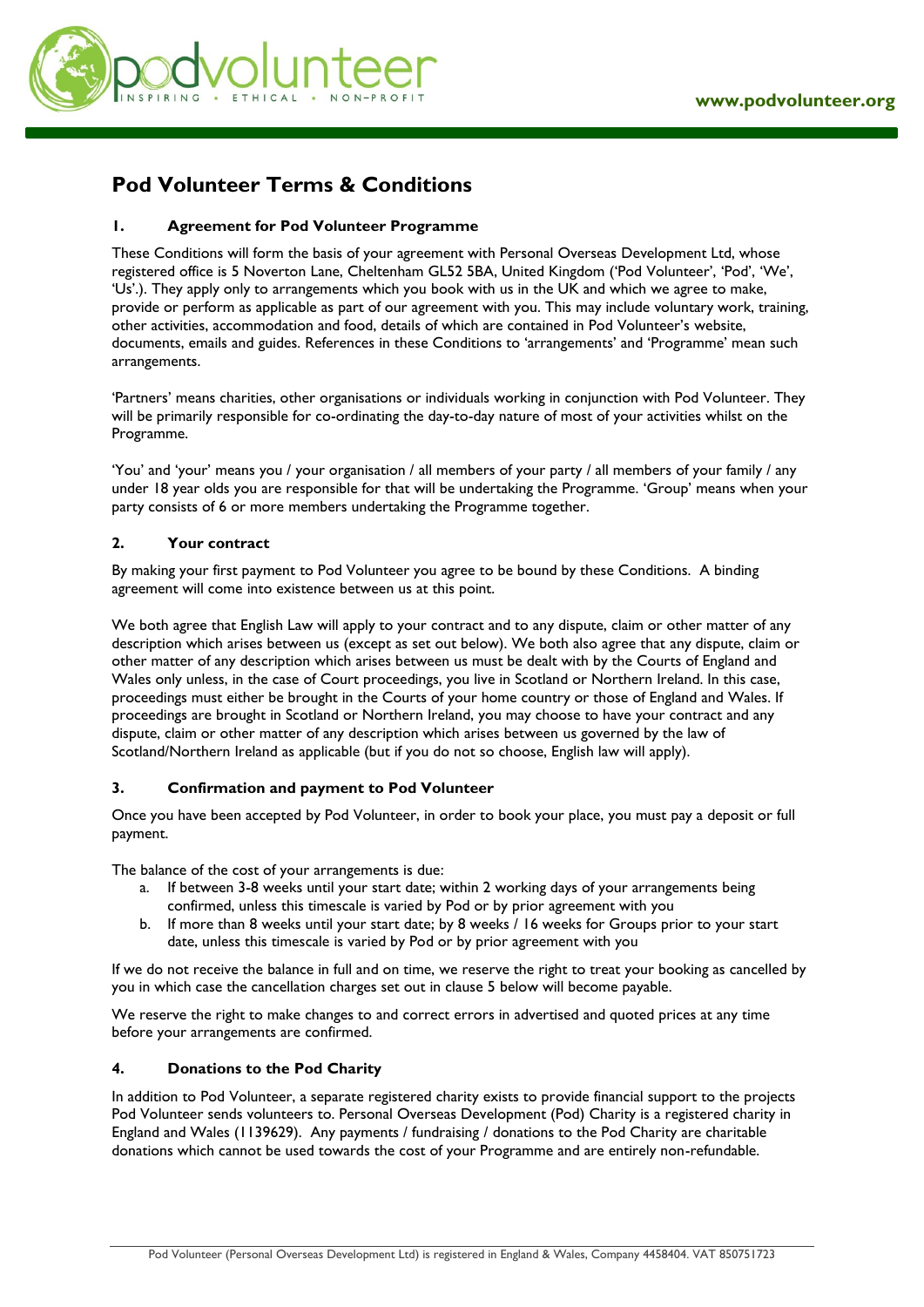## **5. Changes and Cancellation by you**

Should you wish to make any changes to your confirmed arrangements you must notify us by email as soon as possible. Whilst we will endeavour to assist, we cannot guarantee we will be able to meet any such requests. Where we can, an amendment fee of up to  $\pounds100$  per person per Project per change may be payable together with any costs incurred by ourselves and any costs or charges incurred or imposed by any of our suppliers.

Should you need to cancel your arrangements once they have been confirmed, you must immediately advise us by email. Your notice of cancellation will only be effective when it is received by email. As we incur costs from the time we confirm your arrangements, the following cancellation charges will be payable.

| Period before start date within which<br>notification of cancellation is received by us | Cancellation charge per person per<br><b>Project</b> |
|-----------------------------------------------------------------------------------------|------------------------------------------------------|
| 16 weeks or more                                                                        | £200                                                 |
| 8-16 weeks                                                                              | £200                                                 |
|                                                                                         | Or 50% of the price for Groups                       |
| Less than 8 weeks                                                                       | 100% of the price                                    |
| Any date after the scheduled start date                                                 | 100% of the price                                    |

Depending on the reason for cancellation, you may be able to reclaim these cancellation charges (less any applicable excess) under the terms of your insurance policy. Claims must be made directly to the insurance company concerned.

Due to the booking process and preparation required before departing on the Programme, it is not possible to transfer your Programme to another person.

If you do not arrive within 24 hours of your scheduled start date, this will be deemed as you cancelling the Programme unless you have notified us and have our agreement.

If you reduce the duration of your Programme after arrival and / or depart earlier than your scheduled departure date, you are not eligible for any refund of the unused proportion of your Programme.

#### **6. Changes and Cancellation by us**

We start planning the Programmes we offer many months in advance. Pod Volunteer will endeavour to ensure that the Programme as advertised will be adhered to as closely as possible. However, in certain circumstances changes may need to be made for reasons which may include: the requirements of the local community and our Partners; your own safety and wellbeing; the safety and wellbeing of other people; advice issued by the Foreign, Commonwealth & Development Office (FCDO); and other unavoidable factors. You agree to accept the fluid and unpredictable nature of day-to-day life in the countries where Pod Volunteer operates and recognise that you may need to be flexible as regards your expectations while on the Programme.

Occasionally, we have to make changes to and correct errors in Programme details both before and after arrangements have been confirmed or cancel confirmed arrangements. Whilst we always endeavour to avoid changes and cancellations, we must reserve the right to do so.

Most changes are minor. A minor change is any change which we do not expect to have a significant effect on your Programme, taking account of the information you have given us at the time of booking or which we can reasonably be expected to know as a travel organiser.

In the unlikely event that one or more programmed activities cannot be provided at the expected time, or at all, during the course of the Programme, Pod Volunteer or their Partners will endeavour to re-schedule the activity or arrange a suitable alternative. In the unlikely event that a suitable alternative cannot be provided you will be informed as soon as is reasonably practicable and will be entitled to a partial refund to reflect the value of the activity.

Occasionally, we have to make a significant change. A significant change is a change which, taking account of the information you give us at the time of booking and which we can reasonably be expected to know as a travel organiser, we expect to have a major effect on your Programme. Significant changes are likely to include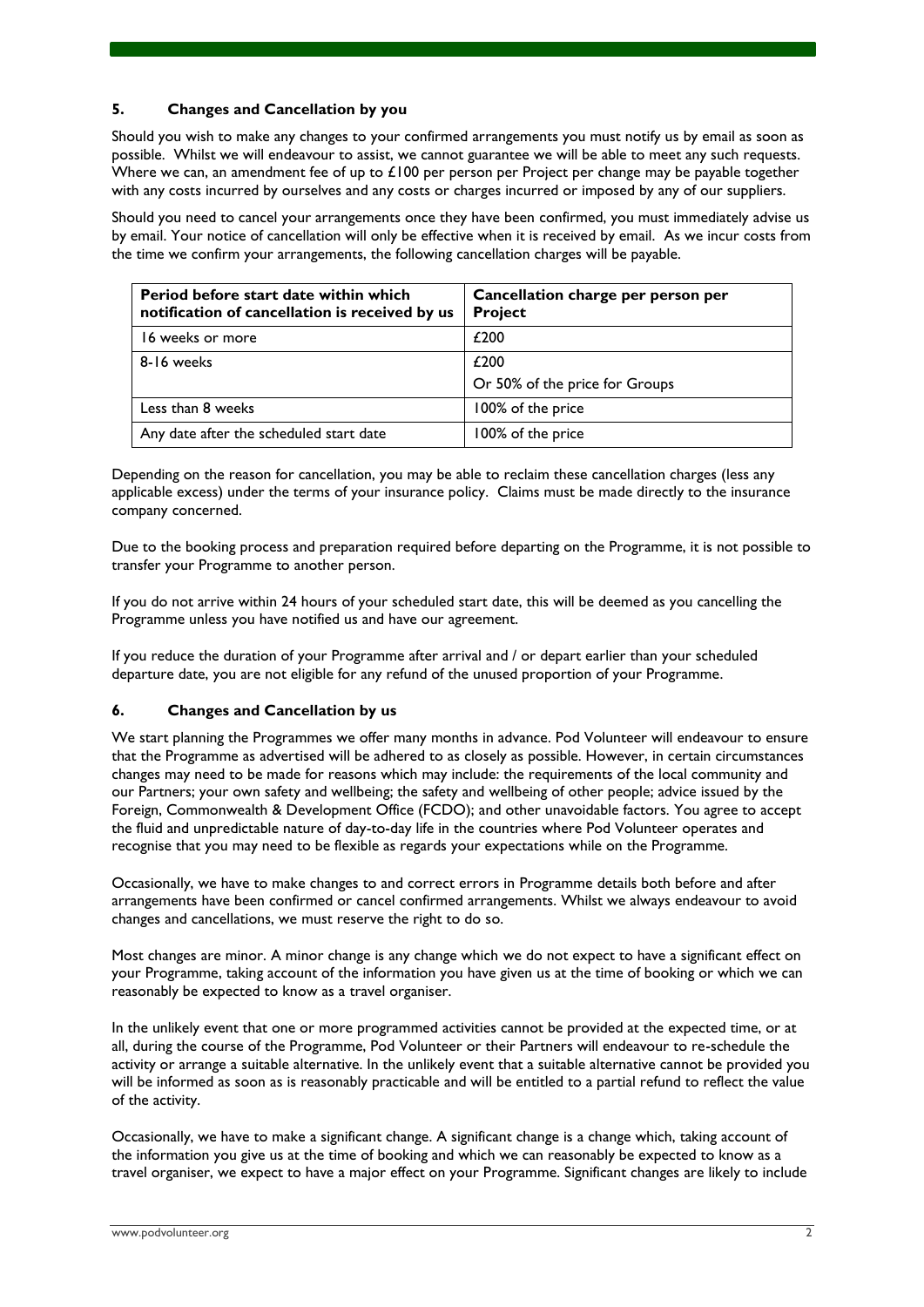the following changes: (i) the Programme start or end dates change by more than 14 days either way; (ii) we can no longer offer you a Programme in the chosen Country; (iii) we can no longer offer you a Programme with the specified Partner.

If we have to make a significant change or cancellation, we will tell you as soon as possible. If there is time to do so, we will offer you the choice of the following options:

- a. Accepting the changed arrangements.
- b. Switching to an alternative Programme from us (if the chosen alternative is less expensive than your original one, we will refund the difference but if it is more expensive, we will ask you to pay the difference).
- c. Cancelling or accepting the cancellation in which case you will receive a full refund of all monies you have paid to us.

The above options will not be available if we cancel as a result of your failure to comply with any requirement of these conditions entitling us to cancel (such as paying on time) or if the change made is a minor one.

## **7. Force Majeure**

We regret we cannot accept liability, pay any compensation or meet any costs or expenses you incur where the performance or prompt performance of our obligations under our contract with you is prevented or affected by or you otherwise suffer any damage or loss as a result of "force majeure". In these Conditions, "force majeure" means any event which we or the supplier of the service(s) in question could not, even with all due care, foresee or avoid. Such events may include war or threat of war, riot, civil strife, actual or threatened terrorist activity, industrial dispute, natural or nuclear disaster, adverse weather conditions, fire, pandemics, epidemics, diseases and all similar events outside our control.

## **8. Our Liability to you**

- 1. We will accept responsibility for the arrangements we agree to provide or arrange for you as an "organiser" under The Package Travel and Linked Travel Arrangements Regulations 2018, as set out below. Subject to these booking conditions, if we or our suppliers perform or arrange your contracted arrangements negligently, taking into consideration all relevant factors (for example following the complaints procedure as described in these conditions and the extent to which ours or our employees' or suppliers' negligence affected the overall enjoyment of your Programme), we will pay you reasonable compensation. Please note that it is your responsibility to show that we or our supplier(s) have been negligent if you wish to make a claim against us.
- 2. We will not be responsible or pay you compensation for any injury, illness, death, loss, damage, expense, cost or other claim of any description if it results from:
	- a. The act(s) and/or omission(s) of the person(s) affected;
	- b. The act(s) and/or omission(s) of a third party unconnected with the provision of the services contracted for and which were unforeseeable or unavoidable; or
	- c. Unusual or unforeseeable circumstances beyond ours or our supplier(s) control, the consequences of which could not have been avoided even if all due care had been exercised; or
	- d. An event which either ourselves or suppliers could not, even with all due care, have foreseen or forestalled.
- 3. We limit the amount of compensation we may have to pay you if we are found liable under this clause:
	- *a. Loss of and/or damage to any luggage or personal possessions and money*  The maximum amount we will have to pay you in respect of these claims is a sum equal to the excess on your travel insurance policy in total because you are assumed to have adequate insurance in place to cover any losses of this kind.
	- *b. Claims not falling under (a) above or involving injury, illness or death* The maximum amount we will have to pay you in respect of these claims is twice the price paid to us by or on behalf of the person(s) affected in total. This maximum amount will only be payable where you or your party has not received any benefit at all from the Programme.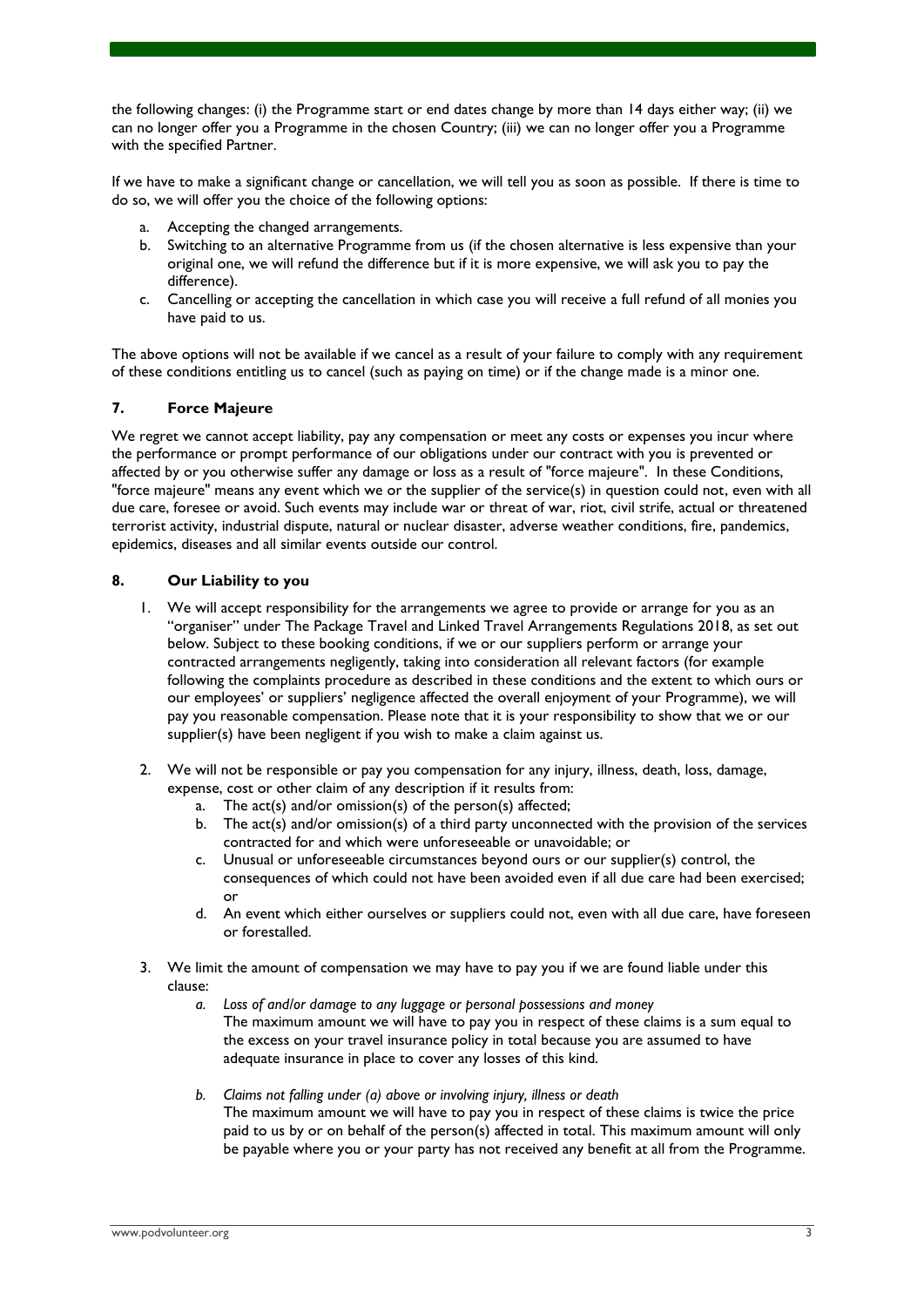*c. Claims in respect of international travel by air, sea and rail, or any stay in a hotel*  i) The extent of our liability will in all cases be limited as if we were carriers under the appropriate Conventions, which include The Warsaw/Montreal Convention (international travel by air); The Athens Convention (with respect to sea travel); The Berne/Cotif Convention (with respect to rail travel) and The Paris Convention (with respect to hotel arrangements). You can ask for copies of these Conventions from our offices. Please contact us. In addition, you agree that the operating carrier or transport company's own 'Conditions of Carriage' will apply to you on that journey. When arranging transportation for you, we rely on the terms and conditions contained within these international conventions and those 'Conditions of Carriage'. You acknowledge that all of the terms and conditions contained in those 'Conditions of Carriage' form part of your contract with us, as well as with the transport company and that those 'Conditions of Carriage' shall be deemed to be included by reference into this contract.

ii) In any circumstances in which a carrier is liable to you by virtue of the Denied Boarding Regulation 2004, any liability we may have to you under our contract with you, arising out of the same facts, is limited to the remedies provided under the Regulation as if (for this purpose only) we were a carrier.

iii) When making any payment, we are entitled to deduct any money which you have received or are entitled to receive from the transport provider or hotelier for the complaint or claim in question.

- 4. It is a condition of our acceptance of liability under this clause that you notify any claim to ourselves and our supplier(s) strictly in accordance with the complaints procedure set out in these conditions.
- 5. Where any payment is made, the person(s) receiving it (and their parent or guardian if under 18 years) must also assign to ourselves or our insurers any rights they may have to pursue any third party and must provide ourselves and our insurers with all assistance we may reasonably require.
- 6. Please note, we cannot accept any liability for any damage, loss or expense or other sum(s) of any description which on the basis of the information given to us by you concerning your booking prior to our accepting it, we could not have foreseen you would suffer or incur if we breached our contract with you; or any business losses.
- 7. We will not accept responsibility for services or facilities which do not form part of our agreement. For example flights, any additional tour you book, or any service or facility which your hotel or any other supplier agrees to provide for you.

## **9. Medical Conditions**

Volunteers must be in good physical and mental health and may be required to complete a medical questionnaire and supply us with a medical reference.

If you have any medical condition, disability or reduced mobility which may affect your ability or fitness to participate in the Programme or any of the activities which form part of it, you must give us full details in your booking form / by email at the time of booking. If we reasonably feel unable to properly accommodate the particular needs of the person(s) concerned, we will not accept the booking or, if full details are not given at the time of booking, we reserve the right to cancel when we become aware of these details.

If there is any change after the time of your booking which may affect your ability or fitness to participate in the Programme or any of the activities which form part of it, you must inform us by email. If we reasonably feel unable to properly accommodate the particular needs of the person(s) concerned due to the change, we reserve the right to treat your booking as cancelled by you, in which case the cancellation charges set out in clause 5 above will become payable, or, if full details are not given, cancel when we become aware of these details.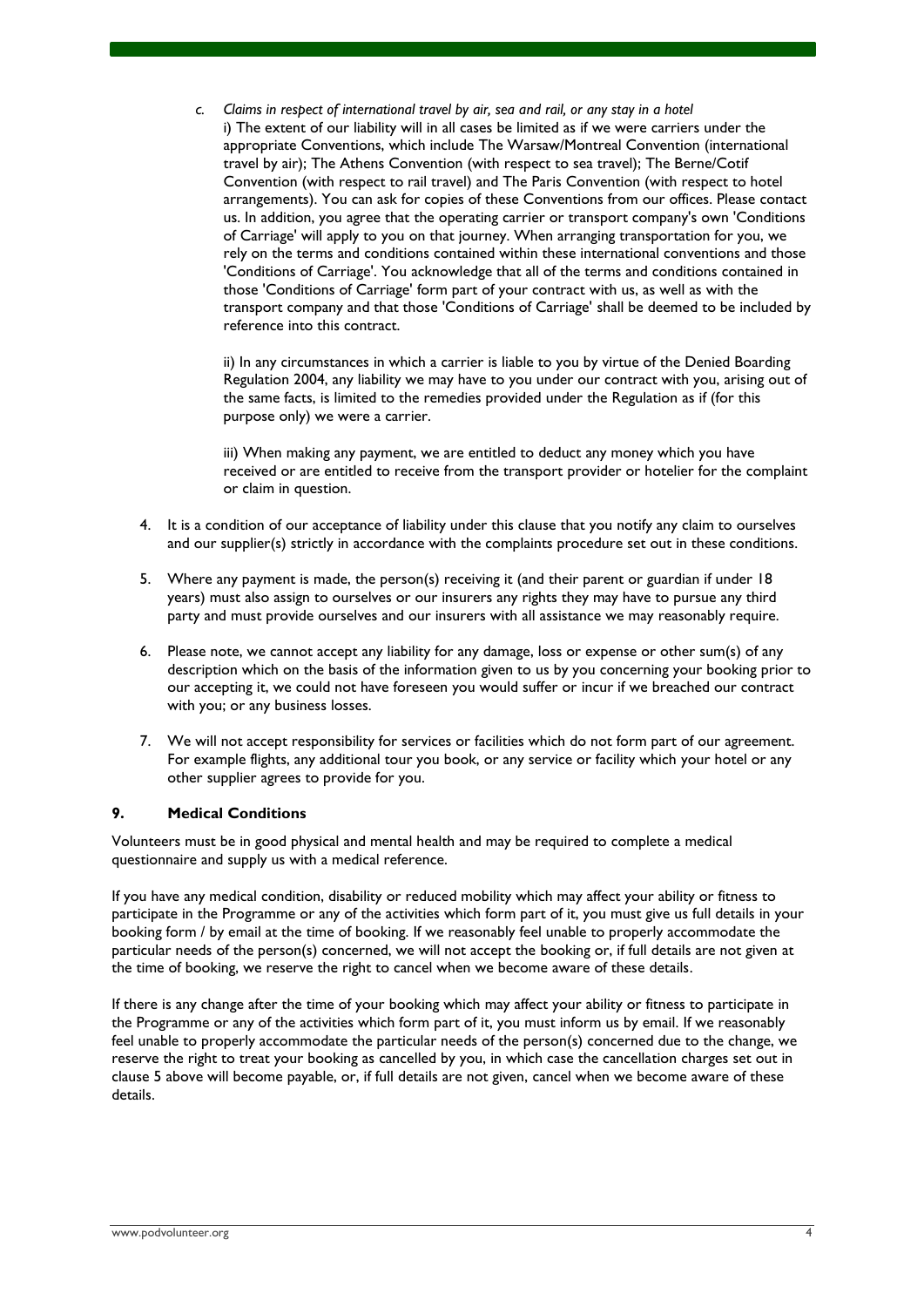## **10. Criminal record checks**

A criminal record check may be required for your Programme. If we do not receive this by your Programme start date you will be unable to volunteer and we reserve the right to treat your booking as cancelled by you, in which case the cancellation charges set out in clause 5 above will become payable.

## **11. Travel requirements, travel health and flights**

Travel information (including passport, visas, entry requirements) provided by Pod Volunteer is for guidance purposes only and it is your responsibility to check travel requirements with the Embassy or Consulate of the country(ies) to or through which you are intending to travel as well as for the return to your home country.

Health information provided by Pod Volunteer is based on UK National Health Service information and we are not able to provide medical advice. You should arrange a visit to your doctor / travel clinic to receive the latest health advice and it is your responsibility to ensure that you have all appropriate vaccinations, tests, medication and documentation. Please note that if you do not have the recommended vaccinations it may invalidate any related medical claim through your travel insurance.

It is your responsibility to arrange and ensure that you have met all travel requirements, are in possession of all necessary documentation and that your flights meet the arrival and departure requirements of the Programme.

We regret we cannot accept any liability if you are refused entry onto any transport, into any country, if you are not issued with an appropriate visa or if you are placed under any other restrictions, due to failure on your part to meet the requirements or due to any reason beyond our control.

We regret we cannot accept any liability for any additional costs incurred if you do not meet the requirements. If failure to meet the requirements results in additional costs, fines, surcharges or other financial penalty being imposed on us or our Partners, you will be responsible for reimbursing us / them accordingly.

## **12. Travel Insurance**

The Programme does not include travel insurance. We require that you have travel insurance that at a minimum includes cover for:

- Medical expenses, repatriation, cancellation & curtailment (including as a result of COVID-19)
- Volunteering and all activities included in the Programme
- Any activities you may do in addition to the Programme

Please read your policy details carefully and take them with you when you travel. It is your responsibility to ensure that the insurance cover you purchase is suitable and adequate for your particular needs.

## **13. COVID-19 (or similar pandemics or epidemics)**

I understand and accept that:

- By travelling, there is a higher risk of transmission / infection;
- Some elements of the Programme, services and amenities previously described as being available may not be available and may be not be known in advance;
- There is a prospect that I may need to be quarantined while away / on return and/or I may need to change my return travel dates should there be a change in the situation;

Despite the risks and implications, I still wish to undertake the Programme with Pod Volunteer.

You will be responsible for any additional expenses incurred if your trip is affected upon or after arrival by testing positive for COVID-19. If you are required to self-isolate or quarantine, this time will be forfeited from your Programme.

You should ensure that your travel insurance covers you for any losses or additional costs you may incur as a result of COVID-19.

#### **14. Free time and independent activities**

The Programme is designed for you to be independent and there will be periods of free time during the Programme when you are not volunteering and may be away from the Project site, including non-working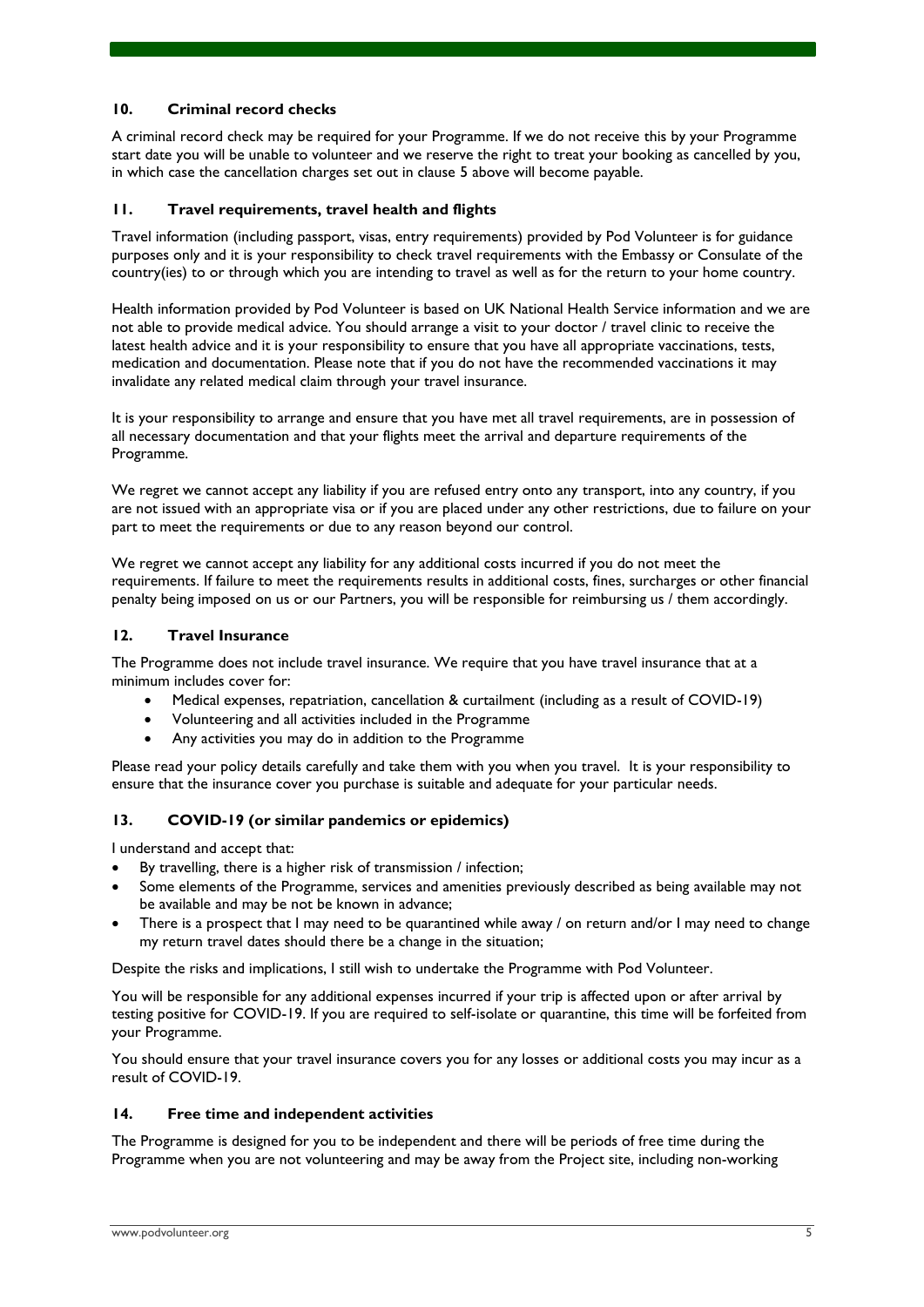periods during the day and days off. These periods are outside the jurisdiction of Pod Volunteer and, due to the unspecified nature of free time, have not been risk assessed.

We may provide you with information about activities in the area you are visiting. Where we have not agreed to arrange, provide or perform these activities or excursions as part of our agreement with you, subject to these conditions, we do not accept any responsibility for them even where we suggest or recommend a particular operator or supplier and/or assist you in any way in booking such activities or excursions.

## **15. Conduct during the Programme**

During the Programme including any training, you agree to respect the decisions and authority of Pod Volunteer's Partners and staff in all matters pertaining to the Programme, health and safety, and the local population, and agree to follow the Volunteer code of Conduct set out below.

## *Volunteer Code of Conduct*

DO

- Treat everyone with respect regardless of gender, ethnicity, disability, sexuality or religious beliefs
- Look after yourself and others
- Fulfil the expected volunteer role including duties, working days and working times
- Follow rules and all reasonable instructions at the project and from support staff
- Follow local laws and respect local customs
- Follow Pod Volunteer's Child and Vulnerable Adult Protection Policy, where applicable
- Bring any concerns or issues to the attention of the local team / Pod Volunteer UK office as soon as possible

#### DON'T

- Put yourself or others at risk
- Do anything that could cause harm to people, animals, property or the environment
- Behave in any way that is inappropriate, illegal or could jeopardise the work of Pod Volunteer and its Partner projects
- Be absent without prior communication
- Discriminate in any way
- Display any form of aggression or abuse to others
- Have any inappropriate physical, verbal, electronic or online contact with others

If you significantly break this agreement and/or Volunteer Code of Conduct or you persistently behave in a manner which is, in the view of Pod Volunteer or their Partners, incompatible with the spirit of the Programme, Pod Volunteer and/or their Partners retain the right to terminate the Programme without further notice. You are not eligible for any refund of monies you have paid to Pod Volunteer in this situation.

If the Programme is terminated as a result of your conduct, you are responsible for making and paying for any additional travel arrangements to leave the Programme early.

## **16. Damage, loss and additional costs during the Programme**

You will be responsible for making full payment for any damage or loss caused by you during the Programme including the accommodation you stay in, its contents and any property you are provided with for the use of the Programme.

If you require medical treatment during the Programme, you agree to pay for any additional costs incurred as a result of helping you to arrange or obtain medical treatment.

Payment of any additional costs incurred must be paid directly at the time to Pod Volunteer / our Partner / the service supplier concerned, failing which you will be responsible for meeting any claims subsequently made against us (together with our own and the other party's full legal costs) as a result of your actions.

#### **17. Medical consent during the Programme**

You agree that staff of Pod Volunteer or its Partners may give consent for medical treatment on your behalf where you are unable to give consent yourself.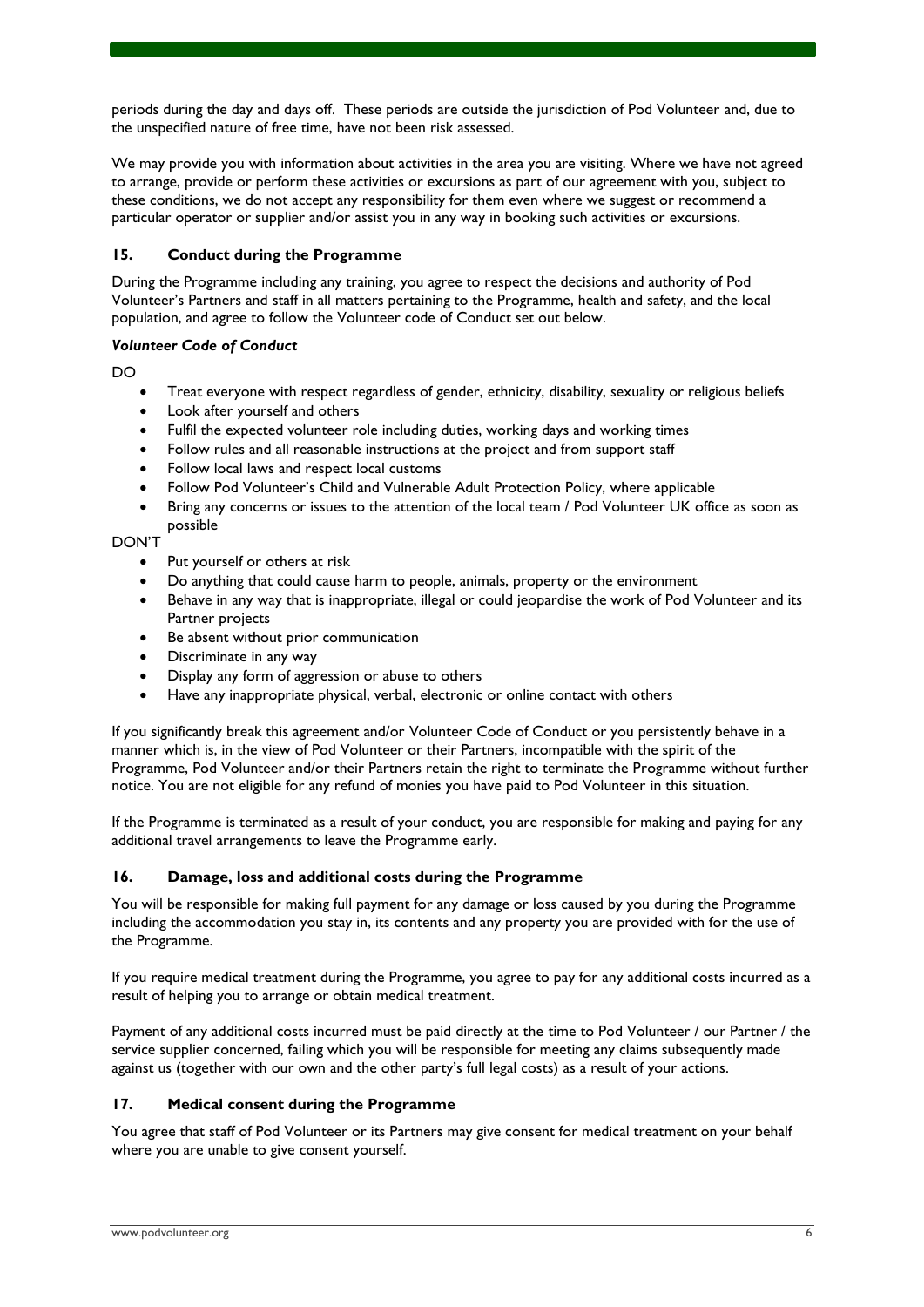## **18. Contacting your next of kin**

We reserve the right to contact your next of kin (where these details have been provided to us) if we deem it necessary.

## **19. Feedback, Problems and Complaints Procedure**

Your feedback is very important to us and we welcome feedback at any stage of the Programme.

If you have a problem during the Programme, you must inform the project staff / local representative immediately and they will try to resolve the issue. Any verbal notification must be confirmed by email as soon as possible. If your complaint cannot be resolved locally, you must contact the Pod Volunteer UK office using the contact information on your Pod Volunteer Travel Document (this will be emailed to you prior to your start date) and we will provide assistance.

In the unlikely event that the issue cannot be resolved, you must email us within 28 days of the date you finish your Programme and we will investigate the complaint and send you a response by email. We will not accept liability for any complaints or claims (which do not involve death, personal injury or illness), if you fail to notify us of the complaint allowing us the opportunity to investigate and resolve the problem, in accordance with this clause.

If we are unable to resolve a complaint to your satisfaction, you can notify us that you wish to be referred to the Year Out Group Independent Dispute Settlement service (subject to its conditions).

**Please note:** Failure to follow the procedure set out in this clause may reduce or extinguish any right which you may have to a refund / compensation.

#### **20. Financial Protection: ABTOT**

The Association of Bonded Travel Organisers Trust Limited (ABTOT) provides financial protection under The Package Travel and Linked Travel Arrangements Regulations 2018 for Personal Overseas Development Ltd t/a Pod Volunteer (Member 5319), and in the event of their insolvency, protection is provided for:

Non-flight packages

ABTOT cover provides for a refund in the event you have not yet travelled or repatriation if transportation was included in your package. Please note that bookings made outside the UK are only protected by ABTOT when purchased directly with Personal Overseas Development Ltd t/a Pod Volunteer.

In the unlikely event that you require assistance whilst abroad due to our financial failure, please call our 24/7 helpline on 01702 811397 and advise you are a customer of an ABTOT protected travel company.

You can access The Package Travel and Linked Travel Arrangements Regulations 2018 here: https://www.legislation.gov.uk/uksi/2018/634/contents/made

#### **21. Privacy and Data Protection**

In providing our service to you, we need to collect personal information from you and we use this to complete your booking with us, manage the arrangements for your Programme and communicate with you generally.

To arrange your Programme, we will need to share some of your information with our Partners and suppliers who are the providers of the services making up your arrangements.

We would also like to store and use your personal details for future marketing purposes. If you have consented to receive marketing, we will only use your name and email address for marketing purposes. You can opt out of receiving further information from us at any time.

You have the right to request a copy of the information that we hold about you. We want to make sure that your personal information is accurate and up to date. You may ask us to correct or remove information you think is inaccurate.

For our full Privacy and Cookies Policy please see - www.podvolunteer.org/privacy